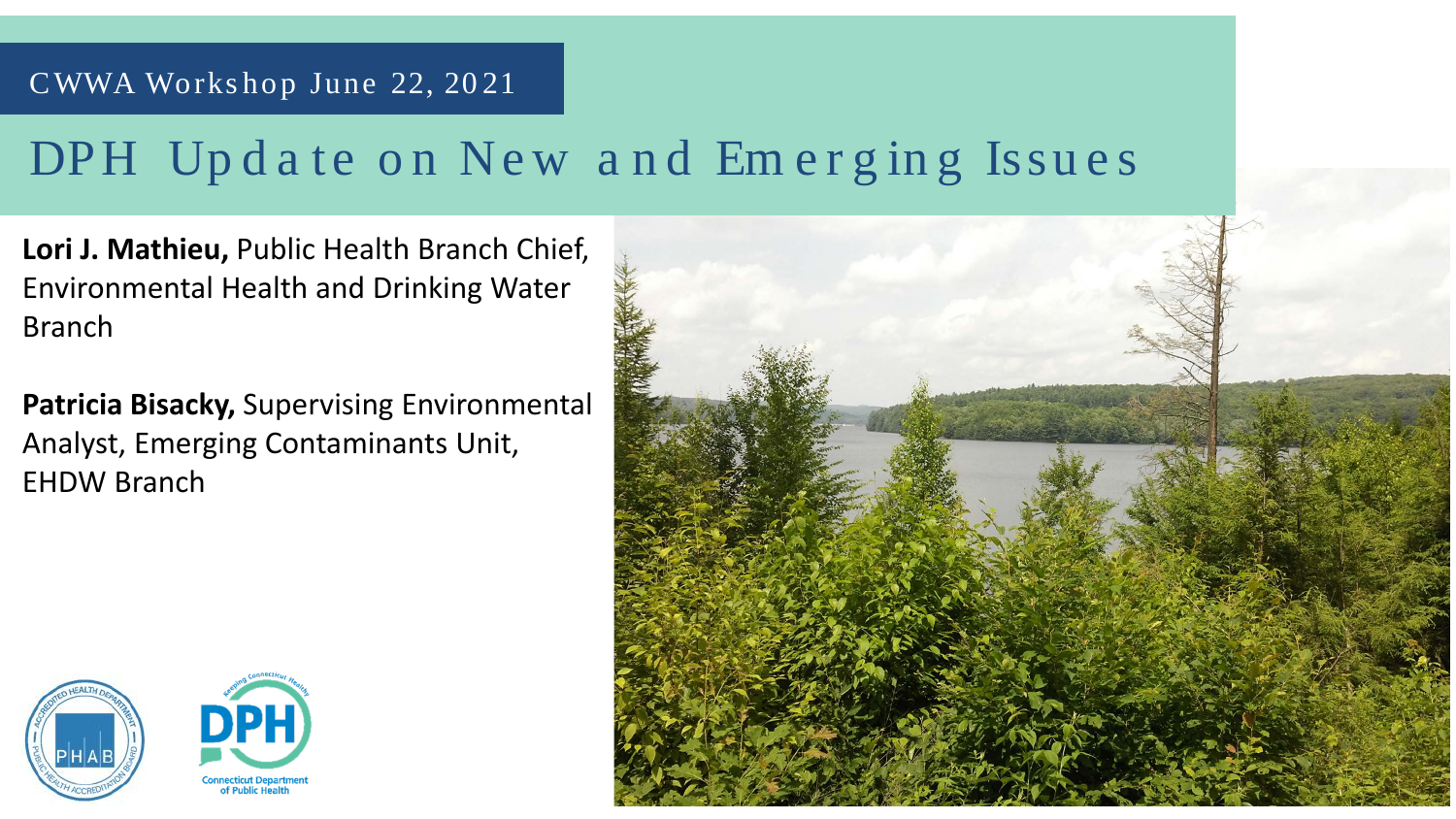- **DPH Organizational Update**
- **PFAS Action Plan Update**
- **PFAS in the Northeast**
- PFAS in Connecticut





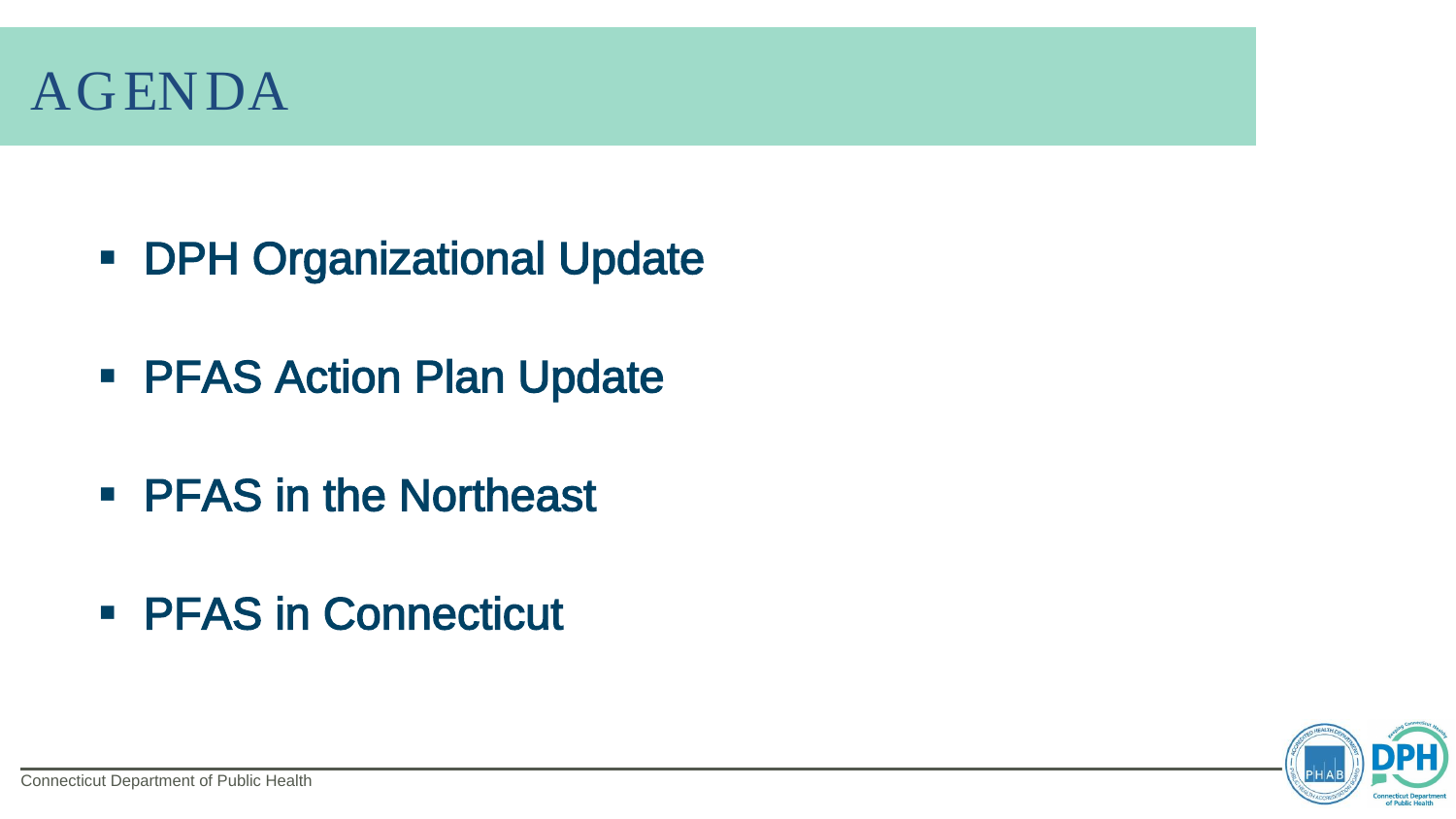# DPH ORGANIZATION UPDATE



### Communications

## **Environmental Health and Drinking Water Branch**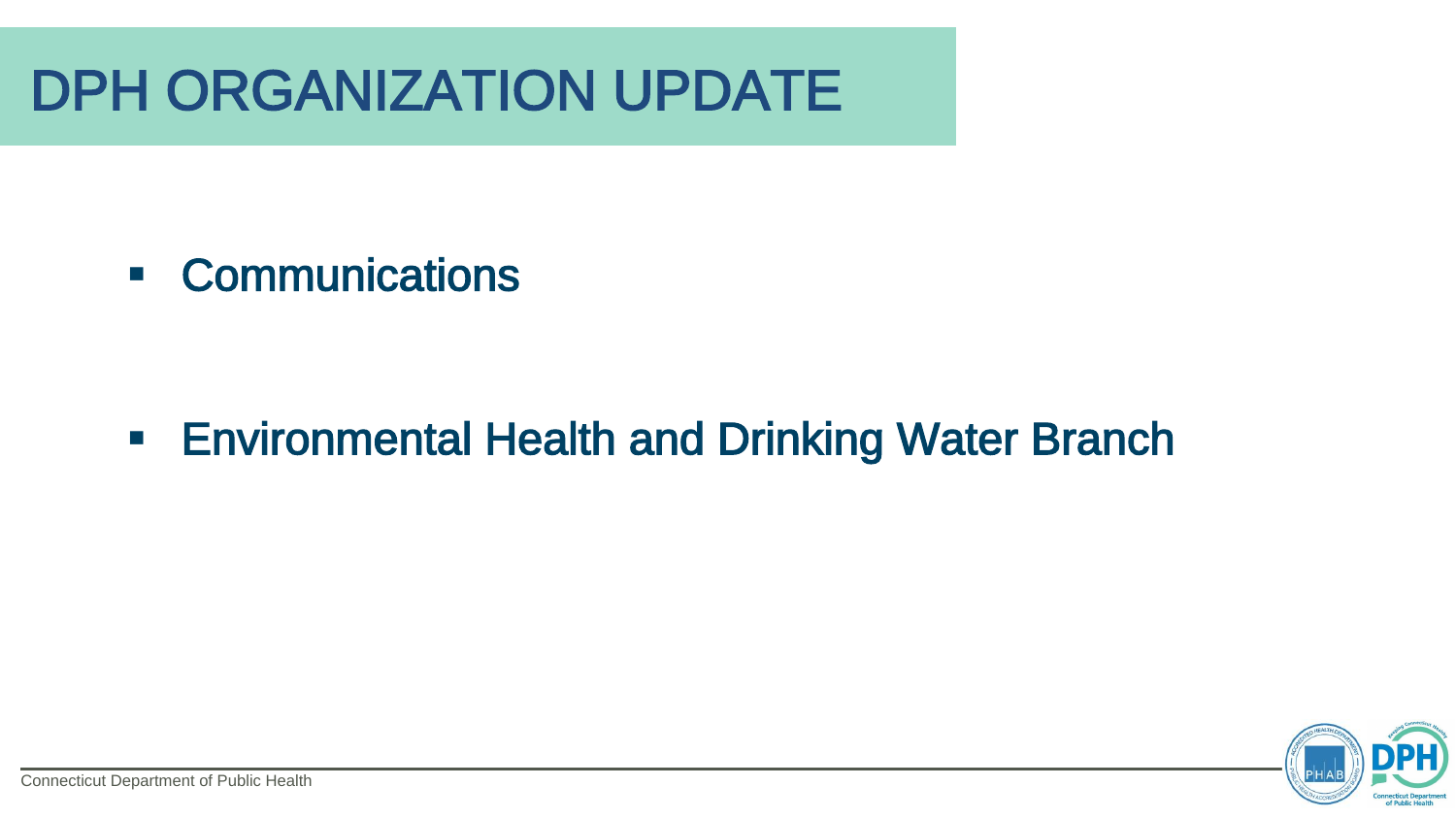### HUMAN HEALTH

Minimize human health risk for Connecticut residents

### POLLUTION PREVENTION

Minimize future releases of PFAS to the environment

### Education, outreach, & communication Legislative opportunities

REMEDIATION Identify, assess, and clean up historical releases of PFAS to the environment

# CT Interagency PFAS Task Force ACTION PLAN OVERVIEW

### www.ct.gov/CTPFASTaskForce





### BY THE CONNECTICUT INTERAGENCY **PFAS TASK FORCE**

**NOVEMBER 1, 2019** 

Initiated by **GOVERNOR NED LAMONT** 

Led by the DEPARTMENT of PUBLIC HEALTH & DEPARTMENT of ENERGY AND ENVIRONMENTAL PROTECTIO



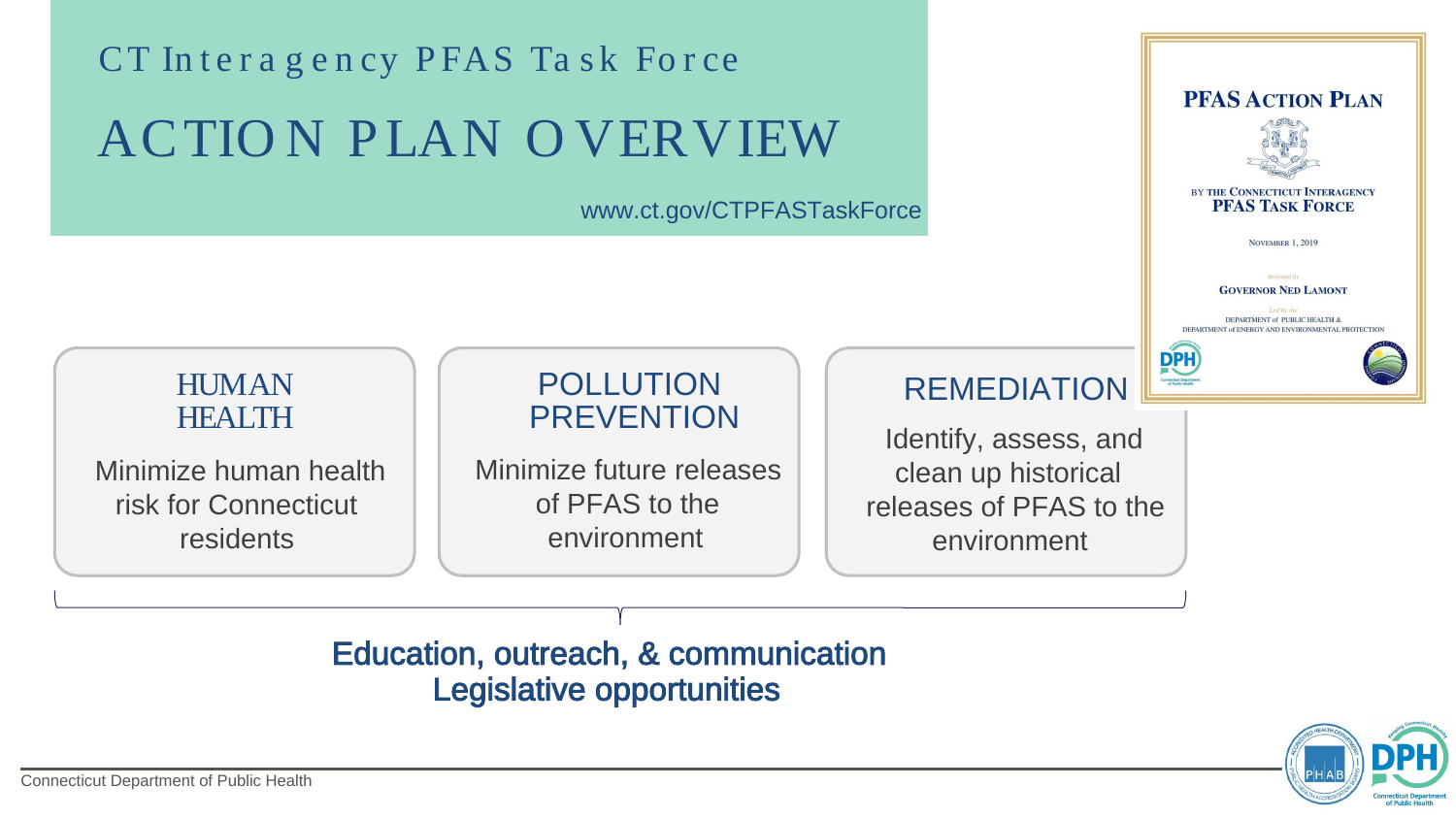# PFAS ACTION PLAN UPDATE





### PFAS Action Plan Update

- AFFF take back
- Collaboration with UConn and Yale

## 2021 PFAS Legislation

- AFFF ban
- Food packaging ban
- Annual testing of sources of bottled water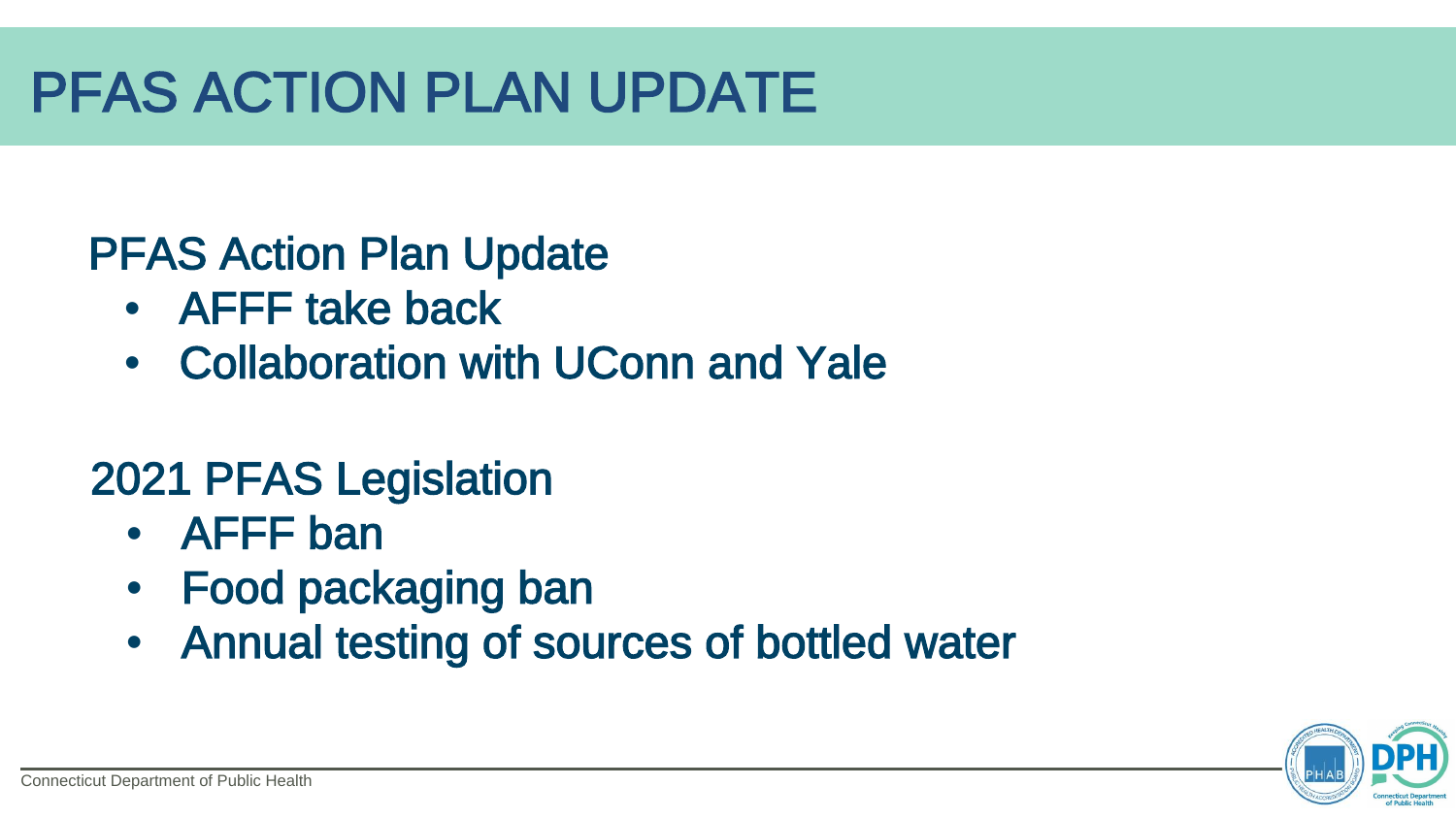| State                | Type of Guideline Standard                   | Drinking Water Level (ppt)                                  |
|----------------------|----------------------------------------------|-------------------------------------------------------------|
| <b>EPA</b>           | <b>Health Advisory (Non-enforceable)</b>     | 70<br>$\Sigma$ [PFOA, PFOS]                                 |
| <b>Connecticut</b>   | <b>Action Level (Non-enforceable)</b>        | 70<br><b>SIPFOA, PFOS, PFNRFHxSPFHpA</b>                    |
| <b>Maine</b>         | <b>Proposed Interim Enforceable Standard</b> | <b>20</b><br><b>SIPFOA, PFOS, PFNRFHxSPFHpA, PFDA]</b>      |
| <b>Massachusetts</b> | <b>Enforceable Standard</b>                  | <b>20</b><br><b>SIPFOA, PFOS, PFNA, PFHxS, PFHpA, PFDA]</b> |
| <b>New Hampshire</b> | <b>Enforceable Standard</b>                  | 12PFOA 15PFOS<br>1 PFNA 18PFHxS                             |
| <b>New Jersey</b>    | <b>Enforceable Standard</b>                  | 13PFOS, PFNA<br>14PFOA                                      |
| <b>New York</b>      | <b>Enforceable Standard</b>                  | 10PFOA<br>10PFOS                                            |
| <b>Rhode Island</b>  | <b>Proposed Enforceable Standard</b>         | 10<br>WSS [PFOA, PFOS, PFNRFHxSPFHpAPFDA]                   |
| <b>Vermont</b>       | <b>Enforceable Standard</b>                  | <b>20</b><br>$\Sigma$ [PFOA, PFOS, PFNA, PFHxS, PFHpA]      |

## PFASNE States Drinking Water Standards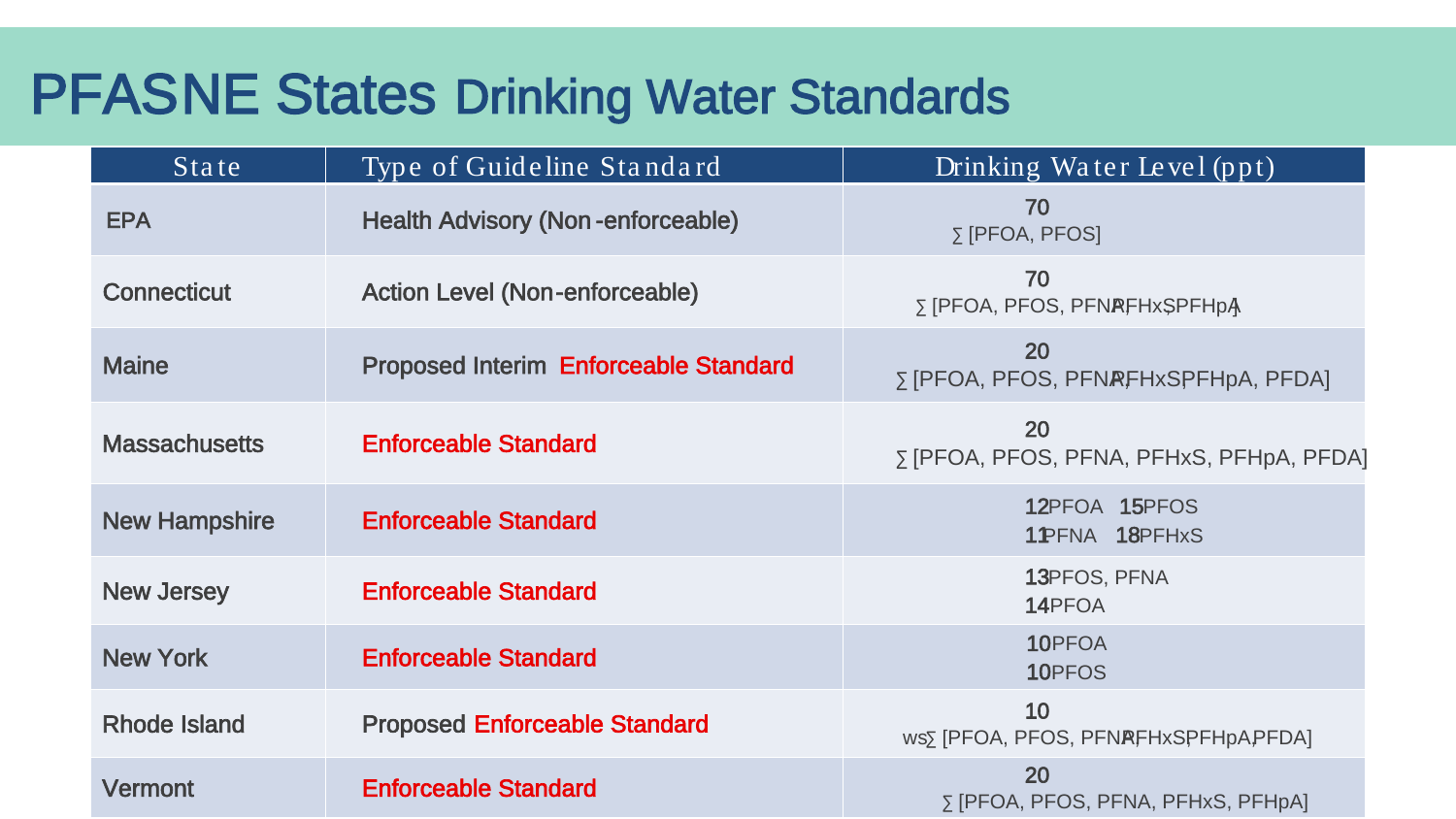## PFAS Discoveries in CT

### **Public Health Impact**

**Philopole Private well Install treatment in abundance of caution** 

**Philopole Private well Connected to public water**

**Two wells; affected Solute to compensate with other sources** 

**Refivation** *Multiple wells; dynamic situation* **Investigation/discovery mode**



| <b>Where</b>                                | <b>Date Discovered</b> | <b>Public Health I</b>                               |
|---------------------------------------------|------------------------|------------------------------------------------------|
| <b>Private Well</b>                         | 2018                   | One private<br><b>Three PWS install treatment in</b> |
| <b>Private Well</b>                         | 2019                   | One private<br><b>Connected to pub</b>               |
| <b>Public Water</b>                         | 2019                   | Two wells; aff<br>system able to compensate          |
| <b>Public Water</b>                         | 2019                   | <b>One well</b><br><b>Existing treatment</b>         |
| <b>Public Water</b><br><b>Private Wells</b> | <b>March 2021</b>      | <b>Multiple wells; dynar</b><br>Investigation/disco  |

**Existing treatment removes**